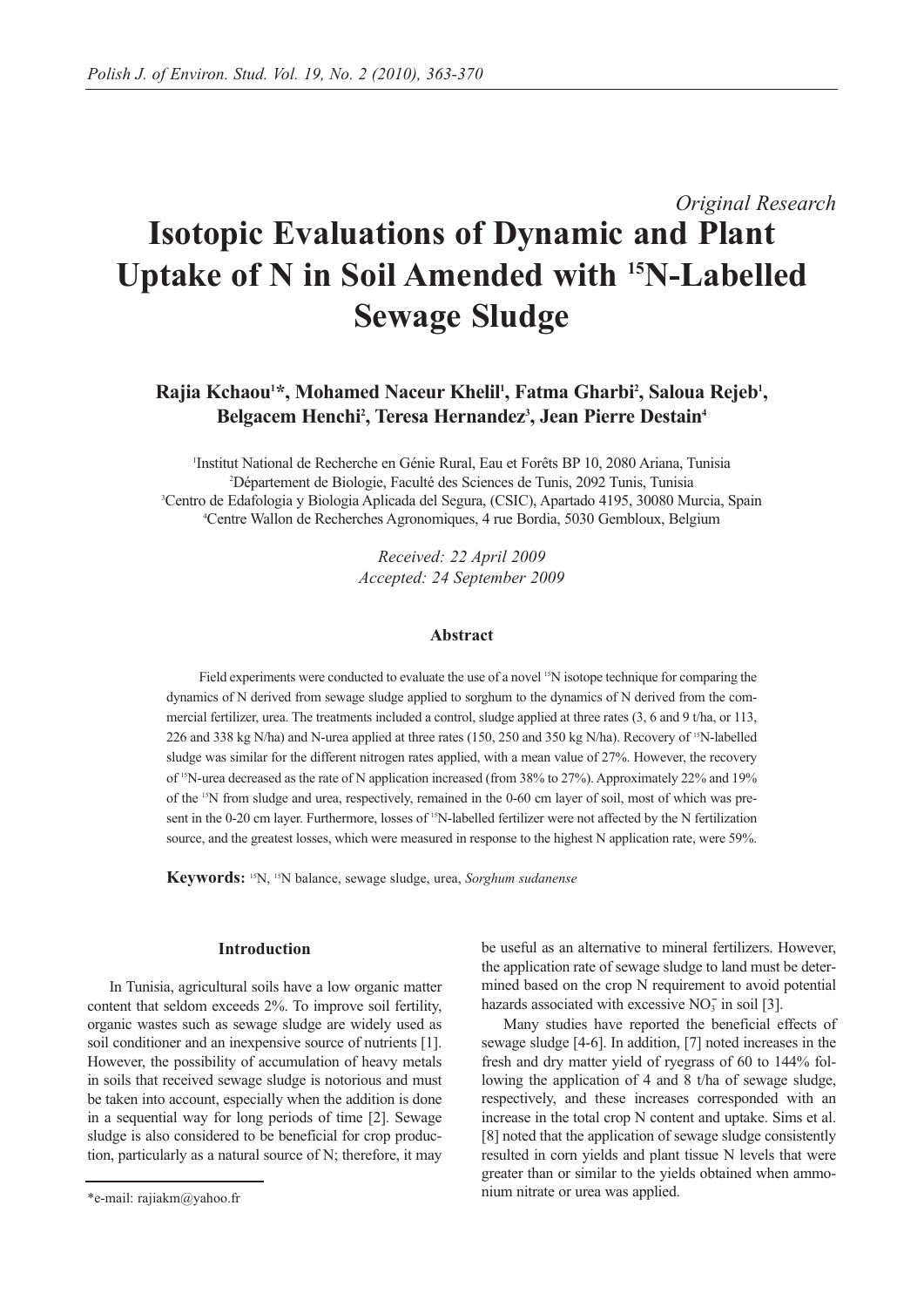| Sand          | Argil          | $\mathbf{r}$<br>Loam<br>pН |                          |                | $\sim$ $\sim$<br>. . |
|---------------|----------------|----------------------------|--------------------------|----------------|----------------------|
| $\frac{0}{0}$ | $\frac{0}{0}$  | $\frac{0}{0}$              |                          | $\Omega$<br>70 | $\frac{0}{0}$        |
| 80            | $\overline{1}$ |                            | - -<br>$\cdot$ . $\cdot$ | 1.99           | 0.055                |

Table 1. Main physical and chemical properties of the experimental soil.

In most cases, the availability of N was examined indirectly through crop yields or based on the total N content of succeeding crops. For example, N uptake by a crop is measured in the presence and absence of added residues, and the difference is attributed to mineralization of N present in the applied residues. However, there are serious limitations associated with this approach. N release in practical situations is often rather small compared with total crop N uptake, so measurement precision is poor [9]. As a result, techniques such as isotope labelling are often used to distinguish the origins of N removed and to calculate the balance sheet of different N sources. Indeed, direct measurement of the recovery of fertilizer in the soil and the subsequent calculation of N that is lost from the crop/soil system can only be conducted using 15N-labelled fertilizer [10].

The availability of N to plants from applied inorganic fertilizers has been evaluated using 15N isotope in many studies [11-13]. In addition, this method has been utilized to evaluate the turnover and plant availability of N applied as plant residue [11, 14, 15]. However, this technique has not been widely used to evaluate the effects of sewage sludge on the balance sheet of soil/plant systems.

Therefore, in this study, <sup>15</sup>N-labelled sewage sludge and <sup>15</sup>N-labelled urea applied as fertilizer were used for the following:

- (i) to quantify the recovery of 15N-labelled fertilizer (sewage sludge or urea) by sudangrass, a forage crop grown on approximately 8,000 ha in Tunisia (DGPA-Ministry of agriculture, 1999, cited by [16]).
- (ii) to quantify the N remaining in soil and lost from the soil-plant system, and
- (iii) to discuss determination of the fertilizer N balance using the isotope dilution method.

#### **Materials and Methods**

## Experimental Design

This study was conducted on a sandy loam soil at the experimental field of the Rural Water and Forest Research Institute, INRGREF, of Tunisia in 2004 and 2005. Some physical and chemical properties of the experimental soil are presented in Table 1.

An experiment using microplots (1m²) was conducted utilizing a completely randomized block design with four replicates. The microplots were limited with galvanized metal barriers that penetrated to a depth of 20 cm and stood 10 cm above the soil surface.

The 15N-labelled nitrogen was applied at three rates: as  $15$ N-labelled sewage sludge (3, 6 and 9t DM/ha, providing a total of 113, 226 and 338 kgN/ha), or as <sup>15</sup>N-labeled urea (46% N, 150, 250 and 350 kgN/ha). A control treatment (0N) was also included. Sludge was collected from sludgedrying beds. The main chemical characteristics of the sludge utilized in this study are given in Table 2. The sewage sludge was relatively rich in nutrients (C, N and Ca). The heavy metal concentrations in the sludge were generally low to moderately low. None of the heavy metals exceeded the maximum value in the sludge. They were below the maximum limits allowed by Tunisian standards regulations (Table 2), indicating the possibility of using sewage sludge as fertilizer with no immediate threat of soil or plant contamination [17-19].

Table 2. Average chemical composition of applied sewage sludge compared to Tunisian standards (NT 106.20) (2002).

| Parameter | Sewage sludge | NT 106.20 |  |  |  |
|-----------|---------------|-----------|--|--|--|
| $H_2O$    | 7.8           |           |  |  |  |
| pH        | 8.08          |           |  |  |  |
|           | $\%DM$        |           |  |  |  |
| Total C   | 19.49         |           |  |  |  |
| Total N   | 3.76          |           |  |  |  |
| $NH4+-N$  | 0.89          |           |  |  |  |
| Total P   | 1.73          |           |  |  |  |
| K         | 0.4           |           |  |  |  |
| Na        | 0.24          |           |  |  |  |
| Ca        | 8.7           |           |  |  |  |
| Mg        | 0.58          |           |  |  |  |
|           | mg/Kg DM      |           |  |  |  |
| Cd        | 0.89          | 20        |  |  |  |
| Co        | 9.28          |           |  |  |  |
| Cr        | 97.5          | 500       |  |  |  |
| Cu        | 180.4         | 1000      |  |  |  |
| Fe ‰      | 12.5          |           |  |  |  |
| Mn        | 155           | -         |  |  |  |
| Ni        | 28.6          | 200       |  |  |  |
| Pb        | 79.5          | 800       |  |  |  |
| Zn        | 490.2         | 2000      |  |  |  |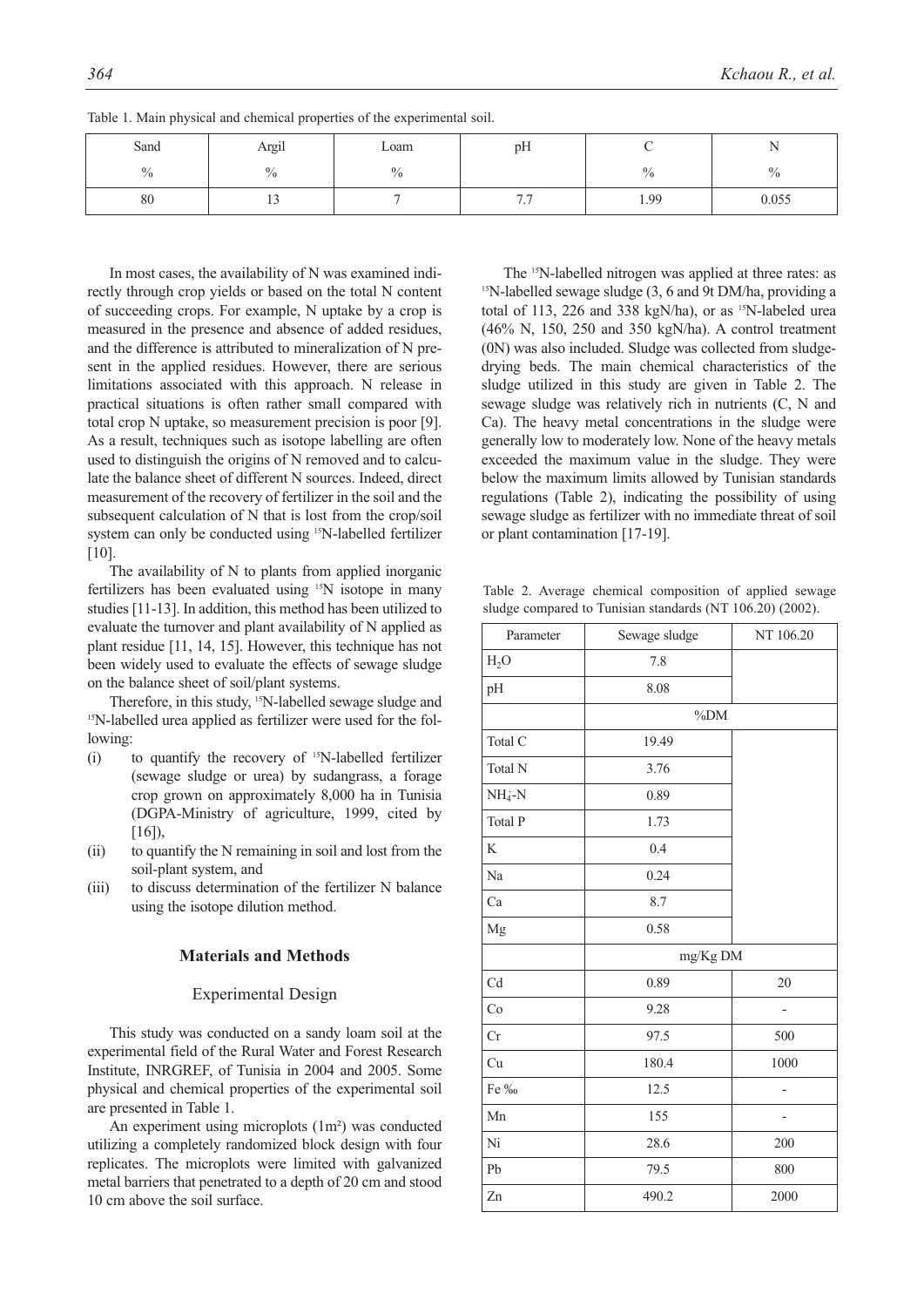To label the sewage sludge, 15N urea (approximately 10% atom excess) diluted with distiller water was mixed with the sewage sludge. The mixture was then covered with impermeable paper to minimize the evaporation of water and the loss of N by volatization and denitrification. Incubation was then conducted under laboratory conditions for 20 days. The sludge nitrogen had a 15N atom excess of 2.3%.

Analysis of 5 different samples gave similar results  $(\pm 5\%$  difference between results), which indicates that the labelling was homogeneous.

Sudangrass (*Sorghum sudanense*) was planted on 31 May 2004. The microplots were arranged to include four 15 cm rows of sorghum. Each row contained seven plants and there was a distance of 30 cm between rows. <sup>15</sup>N-labelled sewage sludge was applied to the soil surface 10 days before sowing. Conversely, <sup>15</sup>N-labelled urea (10% atom excess) was dissolved in water and applied using a watering can. The 15N-labelled urea was applied in two equal fractions, with half being applied at emergence and the remainder being applied after the first harvest. Irrigation water was applied to compensate for evapotranspiration, which was 6-7 mm/day during the experimental period (165.3 mm/June, 236.4 mm/July and 200.2 mm/August). Overall, approximately 40 mm of water per week were added to each microplot with a watering can, at a frequency of two irrigations per week.

#### Harvesting and Analysis of Samples

Two harvests were conducted when the sudangrass was at the beginning of the flowering stage, after which the yield was measured. Ten central sorghum plants were used to estimate the fertilizer N recovery. In the first harvest, only the above-ground portions of the plants were collected, while in the final harvest, the whole plants were collected. All plant samples were dried at 80°C, weighed and then ground. In addition, after the second harvest, soil samples were collected from three depths at three locations in each microplot using an auger (0-20, 20-40 and 40-60 cm) and then composited. The plant and soil samples were then analyzed for total N and 15N using a Dumas analyzer coupled with a mass spectrometer (Europa Scientific, UK).

#### Method of Calculations

The % <sup>15</sup>N abundance determined by mass spectrometry was transformed into the atom % 15N excess by subtracting the natural abundance  $(0.3663 \text{ atom } \frac{9}{6} \text{ m})$  from the % N abundance of the plant and soil samples. The data set was then statistically analyzed using STAT-ITCF (Ver.V). Analysis of variance was conducted using the Fisher test at the 0.05 level of probability. Differences among means were then evaluated using the Newman and Keuls test. All data shown represent means ± standard deviations of quadruplicate measurements.

The percentage nitrogen derived from fertilizer (NDFF%) and soil (NDFS%) were calculated as follows:

$$
NDFF \% = (E_{pl}/E_f) \cdot 100
$$

...where  $E_{\text{pl}}$  is the atom percentage excess in the plant, and  $E<sub>f</sub>$  is the atom percentage excess in fertilizer.

$$
NDFS \% = 100 - NDFF\%
$$

The <sup>15</sup>N recovery (<sup>15</sup>NR%) fraction for plants in fertilized plots was calculated by:

$$
{}^{15}NR\% = (N_{pl} \cdot E_{pl}/N_f \cdot E_f) \cdot 100
$$

...where  $N_{pl}$  is the amount of nitrogen taken up by the plant,  $N_f$  is the amounts of fertilizer nitrogen applied,  $E_{pl}$  is the atom percent excess in the plant, and  $E_f$  is the atom percent excess in fertilizer.

The residual <sup>15</sup>N that remained in the soil was calculated as follows:

$$
{}^{15}N_r\% = (N_s \cdot E_s / N_f \cdot E_f) \cdot 100
$$

...where  $N_s$  is the amount of nitrogen derived from the soil,  $N_f$  is the amount of fertilizer nitrogen applied, E<sub>s</sub> is the atom percent excess in soil and  $E_f$  is the atom percent excess in fertilizer.

## **Results and Discussion**

## Dry Matter Production and Nitrogen Uptake by Sudangrass

Both the urea and sewage sludge application led to an increase in dry matter production and nitrogen uptake by sudangrass when compared to the controls (Table 3). In addition, the maximum dry matter and N uptake was attained when the lowest rate of N was applied as urea (150 kg N/ha) or sewage sludge (113 kg N/ha). Urea or sewage sludge application rates above these levels did not lead to additional increases in dry matter production (average 14,000 kg/ha) of nitrogen uptake (average 260 kg N/ha) by sudangrass (Table 3). In agreement with the results of a study conducted by [20], the results of the present study suggest that application of nitrogen as urea at a rate of 150 kg N/ha or as sewage sludge at a rate of 113 kg/ha appears to be sufficient for covering sudangrass N needs, leading to maximum yields. Furthermore, sludge-N leads to similar crop yield and nitrogen uptake than N-urea (Table 3) suggesting a higher efficiency of sewage sludge as N fertilizer. Similar behaviour was reported by [21], who demonstrated that the effects of the application of sewage sludge as a N source on ratoom cane yield and on some technological characteristics (brix, pol, reducing sugars and purity index in sugar juice and pol) were similar to the effects of the application of N via a mineral source (urea). However, [22] reported that nitrogen from urea produced higher wheat yield than N from sewage sludge when both were applied at an equal rate.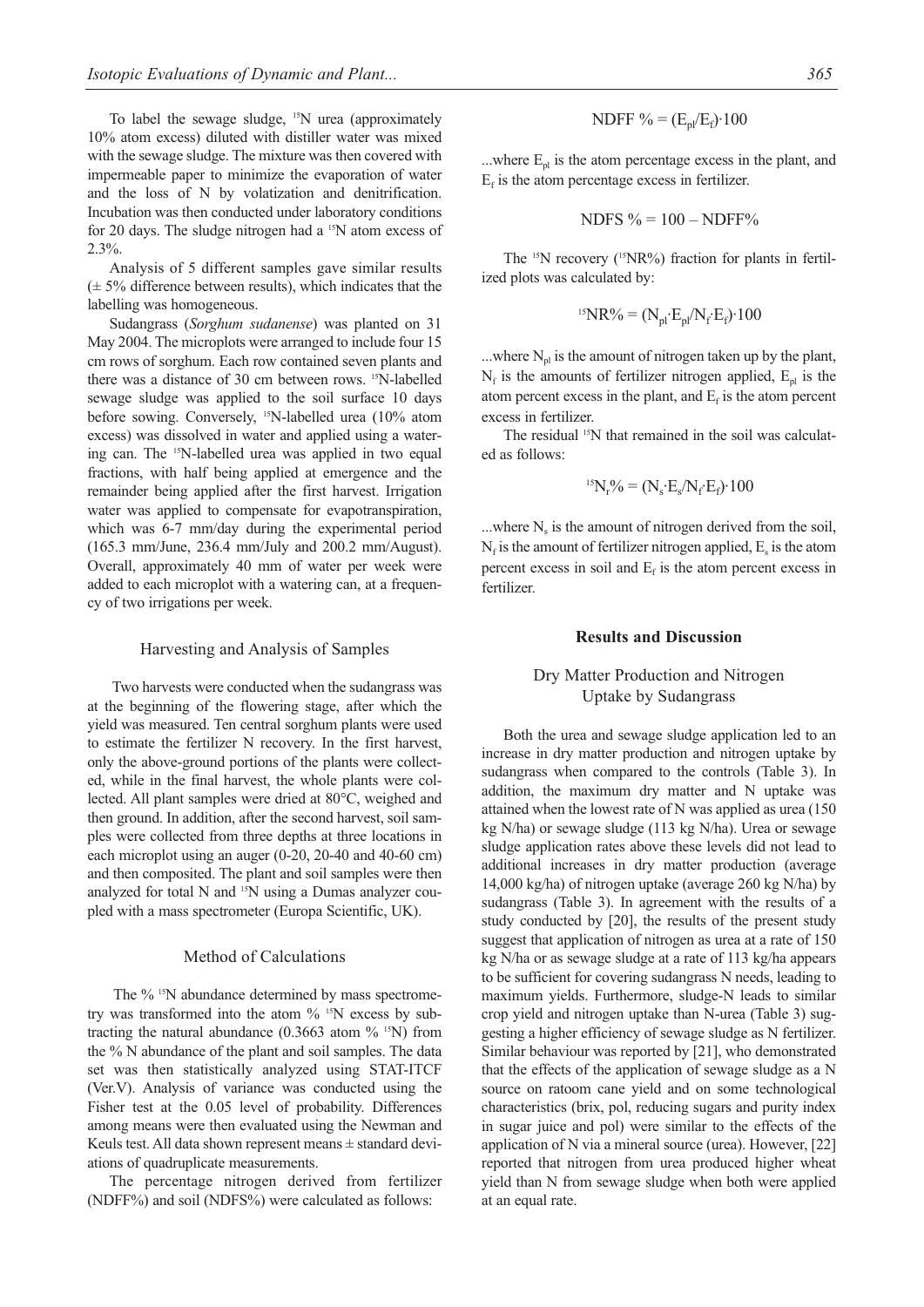| N sources     | <sup>15</sup> N applied | Total dry matter<br>(DM) | Total N uptake   | <b>NDFF</b>     | <b>NDFS</b>     | $15$ <sub>NR</sub> |
|---------------|-------------------------|--------------------------|------------------|-----------------|-----------------|--------------------|
|               | Kg/ha                   |                          |                  | $\frac{0}{0}$   |                 |                    |
| Control       | $\mathbf{0}$            | 11645 b                  | 182 <sub>b</sub> |                 |                 |                    |
| Sewage sludge | 113                     | 15032 a                  | 272a             | 11d             | 89 a            | 27 <sub>b</sub>    |
|               | 226                     | 13956 ab                 | 243a             | $23$ bc         | 77 <sub>b</sub> | 25 <sub>b</sub>    |
|               | 338                     | 13309 ab                 | 250a             | 31a             | 69c             | 23 <sub>b</sub>    |
| urea          | 150                     | 14148 ab                 | 243 a            | 20c             | 80 <sub>b</sub> | 32a                |
|               | 250                     | 13139 ab                 | 259a             | 28 <sub>b</sub> | 72c             | 29 <sub>b</sub>    |
|               | 350                     | 14769 ab                 | 301a             | 29 <sub>b</sub> | 71c             | 25 <sub>b</sub>    |

Table 3. Effect of different nitrogen rates applied as sewage sludge or urea on the above-ground dry matter and N uptake by sudangrass.

Average values followed by the same letter are not significantly different at  $p > 0.05$ .

Moreover, our results showed that no significant difference in crop production and total N uptake with respect to the N application timing (splitting the urea application, single sewage sludge application). It appears that the crop's ability to meet the yield level depends on the level of N available to the crop throughout the growing season prior to the timing and chemical form of fertilizer application and requires the synchronisation of fertilizer-N availability and crop-N demand.

## Nitrogen Derived from Fertilizer (Urea or Sewage Sludge) and from Soil in Sudangrass

Total N recovery (<sup>15</sup>NR), nitrogen derived from urea, or from sewage sludge (NDFF %) and from soil (NDFS %) are presented in Table 3. The major fraction of nitrogen absorbed by sudangrass from both sources came from soil. Furthermore, the fraction of nitrogen absorbed from the soil was from two to eightfold higher than the fraction of nitrogen absorbed from the urea and sewage sludge, which suggests an extensive turnover of soil N and applied N through immobilization and mineralization. Moreover, the NDFS% decreased significantly as the N rate increased. This reduction was somewhat compensated for by an increase in nitrogen derived from both urea and sewage sludge (NDFF%). In fact, the proportion of plant N derived from fertilizer (NDFF%) increased from 11 and 20% for low application of rates of sludge and urea, respectively, to 31 and 29% for high N application rates of sewage sludge and urea, respectively (Table 3). These findings are consistent with the results of other studies conducted on sudangrass that demonstrated that a decrease in N derived from soil did not affect the total N uptake by the plant because it was compensated for by an increase in N fertilizer uptake [23].

## Recovery of <sup>15</sup>N-Labelled Fertilizer (<sup>15</sup>NR)

Independently of the N fertilization source, the greatest 15NR, measured in the above-ground crop at final harvest, was attained when the lowest N application rate was used (between 110 and 150 kg/ha) (Table 3). Recovery of <sup>15</sup>Nlabelled sludge from the above ground portion of sudangrass was similar at the different applied nitrogen rates, with a mean value of 25%. These levels of sewage sludge N recovered by sudangrass were similar to those reported by [24] for Fescue grass in soils amended with municipal sludge, who found that the total recovery of applied N in the harvested grass was 24% of the municipal-sludge N for the first five harvests.

The recovery of <sup>15</sup>N-urea decreased significantly from 32 to 25% as the nitrogen level increased from 150 to 350 kg N/ha. Similar results were reported by [13], who found that the 15N recovery from urea dropped as the fertilizer application rate increased. It is likely that a significant amount of the applied N moved below the root zone when there was a high application rate, and that this resulted in much of the N not being available to crops. These findings indicate that the application rate needs to be matched to the needs of the crops to minimize the risk of pollution.

## Residual <sup>15</sup>N Remaining in the soil  $(^{15}N_r)$

Approximately 22 and 19% of the <sup>15</sup>N labelled fertilizer remained in the 0-60 cm layer of soil following the final harvest after fertilization with either sewage sludge or urea (Fig. 1). The distribution of residual 15N at different depths in the soil indicated that, in the case of sewage sludge treatment, all of the <sup>15</sup>N was found in the top 20 cm of soil, regardless of the application rate. This indicates that leaching of nitrates beyond 20 cm can be discounted, denitrification and/or volatilization processes being the greatest factor influencing N-sewage sludge losses.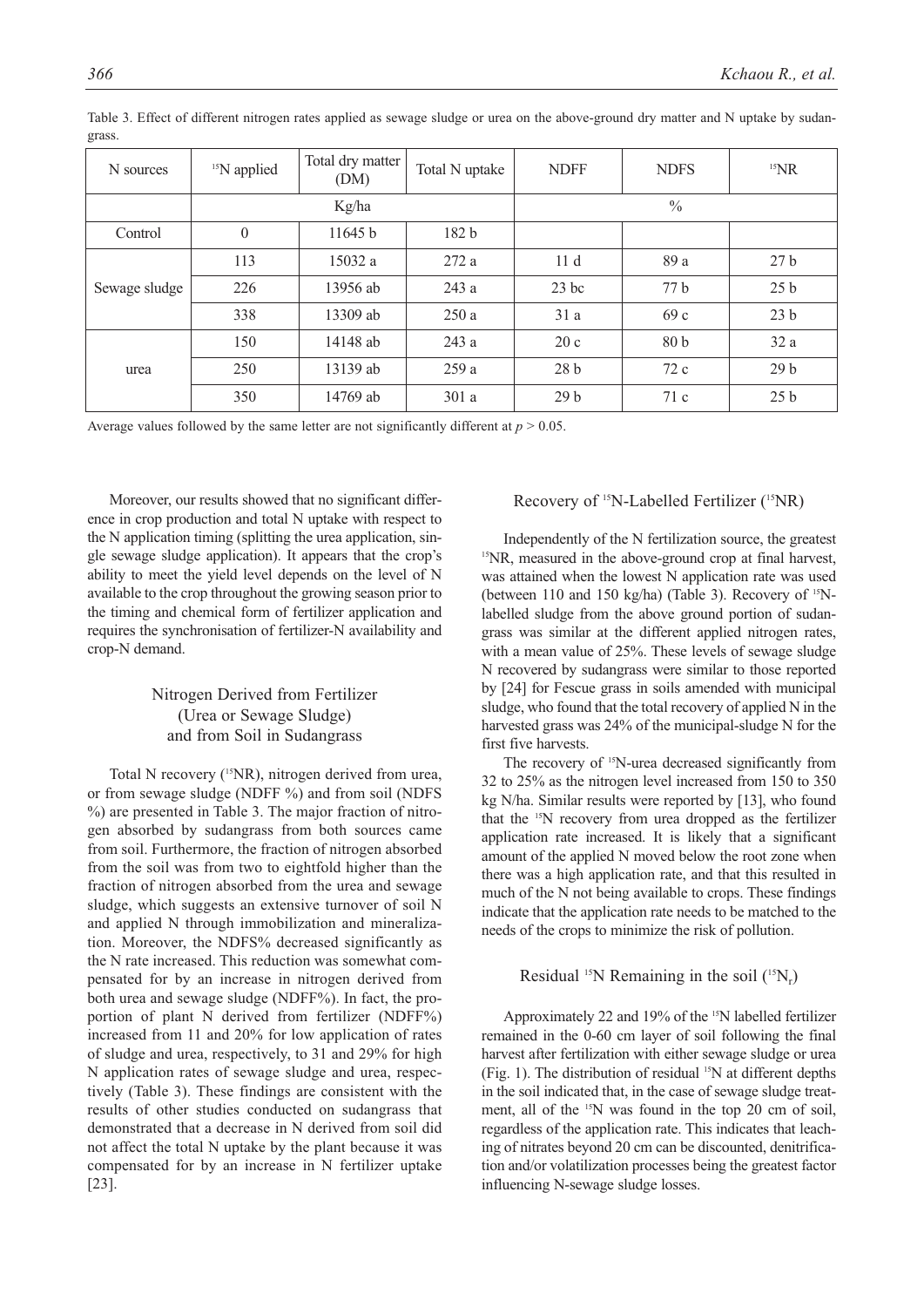

Fig. 1. Percent of residual <sup>15</sup>N remaining in the 0-60 cm layer of soil as a function of sewage sludge (A) or urea (B) application rates and different depths.

In agreement with the findings of [13], when the lowest application rate of N-urea (150 kg/ha) was used, all of residual 15N remaining in the soil was recovered in the surface 0-20 cm layer. However, increasing N rate application resulted in an increased proportion of residual 15N being found beyond 0-20 cm. Although the level of <sup>5</sup>N found beyond the 0-20 cm range was small (Fig. 1), these findings indicate that the applied nitrogen was subject to losses via leaching.

#### Nitrogen Losses

The losses of the applied N can be estimated by the difference between the amount of 15N recovered from soil and crop, and the known amount of 15N applied. High losses of N from both sewage sludge and urea application were observed, and these losses increased as the N rate increased (Fig. 2). Indeed, the proportion of 15N-labelled fertilizer that was unaccounted for and unaffected by the N fertilization source ranged from 45% to 61%, with the lowest and highest values corresponding to the lowest and highest N application rates (Fig. 2).

Losses can affect the nitrogen fertilizer efficiency; therefore, it is important to know how most of the losses of fertilizer nitrogen occur. The most likely mechanism responsible for the loss of urea is ammonia volatilization, which accounts for 45 to 57% of the nitrogen loss associated with urea. In the present study, the 15N-labeled urea in the experiment was applied as a solution of unincorporated urea and the daily air temperature during the study period



## **Sewage sludge**

Fig. 2. Balance sheet of applied  $15N$  (%).

 $(a, b, c)$ ,  $(\underline{a}, \underline{b}, \underline{c})$  and  $(\underline{a}, \underline{b}, \underline{c})$  indicate significance differences in fertilizer N recovery in the whole plant (<sup>15</sup>NR), in residual <sup>15</sup>N remaining in the soil  $(^{15}N_r)$  and in losses respectively, as related to the rate of applied  $^{15}N$ . Average values followed by the same letter are not significantly different at  $p > 0.05$ .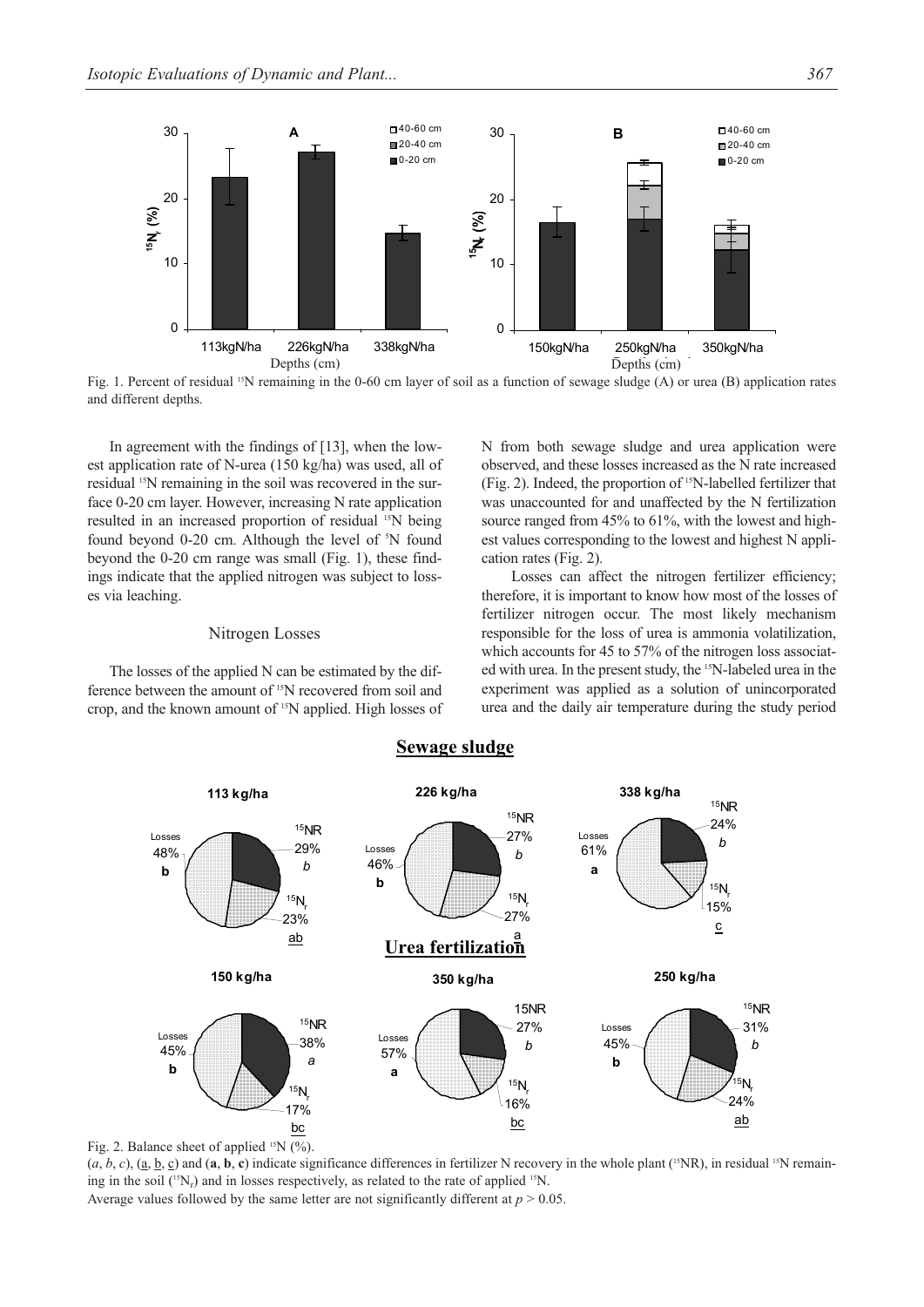ranged from 25 to 38°C; therefore, conditions were favourable for N-loss via ammonia volatilization. Similar behaviour was reported by [25], who found that nitrogen losses from surface-applied unincorporated urea could be as high as 48%. However, as mentioned above, the leaching of nitrates below the sampling depth during this experiment cannot be excluded.

Losses of nitrogen derived from sewage sludge likely occurred as gaseous losses via denitrification [26-29]. Loro et al.  $[30]$  also found that denitrification and  $N<sub>2</sub>O$  production were enhanced following manure application when compared with fertilizer application, but that this enhancement did not occur in the subsurface soil. They also found that denitrification did not occur at depths of 40 cm or more. Many other studies have reported low or negligible denitrification rates with depth [31, 32]. Moreover, in the present study, all of the observed N sewage sludge losses occurred in the top 20 cm of soil, which is similar to the results of previous studies. The loss of approximately 46% to 59% of the applied nitrogen provides an explanation for the failure of N recoveries in the above ground crop to exceed 30%, regardless of the method by which nitrogen is lost.

#### Nitrogen Balance

The data described above were used to create a nitrogen balance sheet (Fig. 2). The nitrogen balance for this experiment shows that the total recovery of <sup>15</sup>N labelled urea in whole sorghum plants decreased significantly from 38 to 27% as the rate of N application increased from 150 to 350 kg N/ha. Approximately 27% of the <sup>15</sup>N labelled sewage sludge was recovered for all rates of N applied at final harvest (Fig. 2). The total residual <sup>15</sup>N fertilizer remaining in the soil after the second harvest ranged from 15 to 23% and from 16 to 24% for sewage sludge and urea fertilization, respectively. The maximum N immobilization occurred at the intermediate N rate in response to fertilization with both materials. At the lowest N rate, the proportion of  $15N$ labelled sewage sludge remaining in the soil was higher than that of the urea (23 vs. 17%), which explains the relatively low 15N recovery that was observed (29 vs. 38 %) in response to the application of sewage sludge fertilization at this N rate (Fig. 2). Contrary to total recovery of  $15N$  fertilizer, labelled N that was unaccounted for increased as the N application rate increased. This finding is consistent with the results of other studies conducted on sorghum [33]. However, the N fertilization source did not affect the proportion of 15N-labelled fertilizer that was unaccounted for.

As mentioned above, great losses of nitrogen occurred during the growth of sudangrass, and these losses occurred via N volatilization or denitrification. The greatest part of N fertilizer lost after plant harvest (45% to 61%) was associated with a higher concentration of 15N in the upper soil layer. This phenomenon was likely due to the presence of unincorporated surface applied urea or sewage sludge [34]. These high losses were responsible for the observed decrease in N-fertilizer efficiency [27, 35] and led to much lower <sup>15</sup>N recovery values than reported in previous studies conducted on sudangrass [33, 36]. Based on these findings, we suggest that injecting sewage sludge and urea into the soil could be a more efficient method of attaining higher N recoveries. Similar results were reported by [37-39], who concluded that applying nitrogen as a surface band or injecting it into the soil enhanced nitrogen-use efficiency and increased yields.

Other management practices may be adopted to improve N use efficiency in plants, increase nitrogen retention in soils and minimizing N losses. These include the use of nitrification inhibitors to reduce leaching and denitrification losses of fertilizer N from the root zone but the use of these materials requires the synchronization of soil-N availability and crop-N uptake to prevent N deficiencies [40, 41]. In addition, nitrogen management techniques should also include uses of other nutrients to enhance effectiveness of soil-applied nitrogen. Two types of mechanisms have been shown to reduce ammonia volatilization: hydrogen ion donors [42], and added cations [25]; a third mechanism works indirectly by preventing urea hydrolysis [43]. Moreover, according to [44-49] the selection of optimum fertilization (rate, type, nitrogen application timing, specific soil placement of N fertilizer) as a function of the crop needs, soil characteristics and climate, along with effective management practices, should attempt to draw up on all the possible options of increasing N-use efficiency, which untimely can lead to more profitable crop production and a safer environment.

#### **Conclusion**

The data obtained from this study highlights the suitability of the use of the isotope labelling technique for direct measurement of the real recovery of sewage sludge nitrogen and subsequent calculation of the N that is lost from the crop/soil system. In addition, the results of this study indicate that the behaviour of sewage sludge is similar to that of urea fertilizer as regards N supply to plant. Thus, sewage sludge could be used as an alternative to this synthetic fertilizer. Results also indicate that greater care regarding fertilization, such as careful evaluation of the method of application, is necessary to optimize the effects of sewage sludge application on soil fertility and crop yields.

In addition to several advantages that accrue from the use of sewage sludge for crop nutrition, certain limitations should be taken into consideration: these sludges contain varied amounts of heavy metals that have implications for soil and quality of crop. Even if the use of this sludge, with low metal content, may have no immediate threat, longterm sewage sludge application may result in the accumulation of some heavy metals in the soil and their entry into plants in quantities above the maximum permitted concentrations. There is still much to be learned from this study and this investigation needs to continue to determine whether the agricultural and ecological objectives are satisfied over the long term. Thus, the intended scope of this research is to evaluate the cumulative and residual effects of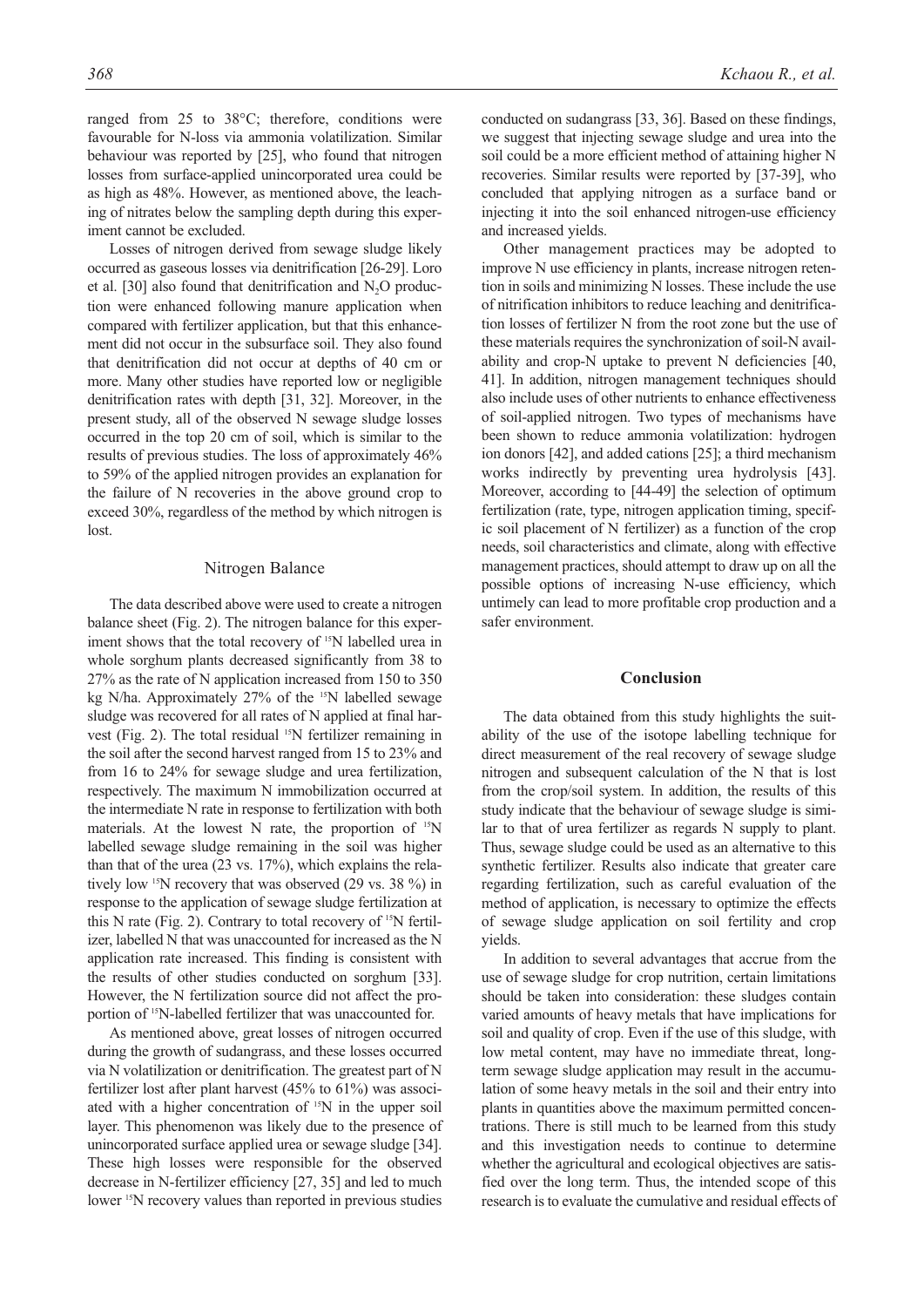repeated application of sewage sludge, on plant production, soil sorption for nutrients and trace metals, over years with and without sewage sludge application during a long period.

#### **References**

- 1. WEBBER M. D., ROGERS H. R., WATTS C. D., BOXALL A. B. A., DAVIS R. D., SCOFFIN R. Monitoring and prioritisation of organic contaminants in sewage sludge using specific chemical analysis and predictive non-analytical methods. Science of the Total Environment. **185**, 27, **1996**.
- 2. MARQUES M. O., MELO W. J. de., BELLINGIERI P. A. OLIVEIRA F. C. PERECIN D. Heavy metals in soil with sewage sludge and in sorghum plants. Cientifica (Jaboticabal). **27**, 13, **1999** [In Portuguese].
- 3. NAVARRO-PEDRENO J., MORAL R., GOMEZ I., MATAIX J. Reducing nitrogen losses by decreasing mineral fertilisation in horticultural crops in eastern Spain. Agriculture, Ecosystems and Environment. **59**, 217, **1996**.
- 4. AKDENIZ H., YILMAZ I., BOZKURT M. A., KESKIN B. The effect of sewage sludge and nitrogen application on grain sorghum grown (*Sorghum vulgare L*.) in Van Turkey. Polish Journal of Environmental Studies. **15**, 19, **2006**.
- 5. AZAM F., LODHI A., SAJJAD M.H. Response of rice to nitrogenous fertilizer and irradiated sewage sludge. Pakistan Journal of Scientific and Industrial Research. **46**, 129, **2003**.
- 6. N'DAYEGAMIYE A., HUARD S., THIBAULT Y. Fertilizing value of mixed paper mill sludge (biospolids) in cultivated soil in corn-grain, Soya and barley. Agrosolutions. **12**, 25, **2001** [In French].
- 7. GUCKERT A., MOREL J. L., SIBOUT V., JACQUIN F. Possibility of agricultural valuation of urban sewage sludge. Study of agronomic value of sludge. Bulletin ENSAIA NANCY. **22**, 83, **1980** [In French].
- 8. SIMS J. T., BOSWELL F. C. Influence of organic wastes and inorganic nitrogen sources on soil nitrogen, yield, and elemental composition of corn. Journal of Environmental Quality. **9**, 512, **1980**.
- 9. POWLSON D. S., BARRACLOUGH D. Mineralization and assimilation in soil-plant systems; Knowles and Blackburn, Nitrogen Isotope Techniques. Academic Press Inc., San Diego, pp. 209-242, **1993**.
- 10. LIMAUX F., BENOIT M., JACQUIN F., RECOUS S. Fate of N-fertilizer: crop uptake, Immobilization, Leaching and gaseous losses. C.R. Acad. Agric. France. **84**, 95, **1998** [In French].
- 11. AZAM F., MALIK K. A., SAJJAD M. I. Transformations in soil and availability to plants of <sup>15</sup>N applied as inorganic fertilizer and legume residues. Plant and Soil. **86**, 3, **1985**.
- 12. ISFAN D. Fertilizer nitrogen uptake by soybean as related to cultivars and time of application using 15N technique. Journal of Plant Nutrition. **14**, 1369, **1991**.
- 13. KHELIL M. N., REJEB S., HENCHI B., DESTAIN J. P. Effect of fertilizer rate and water irrigation quality on the recovery of 15N-labeled fertilizer applied to sudangrass. Agronomy for Sustainable Development. **25**, 137, **2005**.
- 14. HOOD R., MERCKX R., JENSEN E. S., POWLSON D., MATIJEVIC M.., HARDARSON G. Estimating crop N uptake from organic residues using a new approach to the 15N isotope dilution technique. Plant and Soil. **223**, 33, **2000**.
- 15. TA T. C., FARIS M. A. Availability of N from 15N-labelled alfalfa residues to three succeeding barley crops under field condition. Soil Biol. Biochem. **22**, 835, **1990**.
- 16. DZIFANU K. N. B. Fodder Intensification in forest clearing on acid soils in subhumid region of Tunisia. Memoir in Agronomic Sciences and Biological Engineering, FUSAG; Gembloux, Belgique, **2000** [In French].
- 17. DUMITRU M., MOTELICÃ D. M., ALEXANDRESCU A., PLAXIENCO D., GAMENT E., DUMITRU E., VRÎNCEANU N. Use of nuclear techniques for evaluating agricultural use of sewage sludge. Irradiated sewage sludge for application to cropland, results of a co-ordinated research project organized by the joint FAO-IAEA, Division of Nuclear Techniques in Food and Agriculture. Vienna, Austria. pp. 171-182, October, **2000**.
- 18. FILIPEK T., FIDECKI M., HARASIM P. The influence of sewage sludge from dairy on yielding and some quality indices on grain of winter wheat. Anales Universitatis Mariae Curie-Skoldowska. Sectio E, Agricultura. **59**, 1925, **2004** [In Polish].
- 19. LAVADO R. S. Effects of sewage-sludge application on soils and sunflower yield: quality and toxic element accumulation. Journal of Plant Nutrition. **29**, 975, **2006**.
- 20. POWEL J. M., HONS F. M. Fertilizer nitrogen and stover removal effects on sorghum yields and nutrient uptake and partitioning. Agriculture, Ecosystems and Environment. **39**, 197, **1992**.
- 21. CAMILOTTI F., ANDRIOLI I., MARQUES M. O., SILVA A. R., TASSO-JUNIOR L. C., NOBILE F. O., NOGUEIRA GDE A., PRATI F. Productivity and agroindustrial quality of sugarcane cultivated with sewage sludge, vinasse and mineral fertilizers. STAB-Acucar, Alcool e Subprodutos. **24**, 32, **2006**.
- 22. AHMED S., RAHMAN S. M., HOSSAIN M. B. Isotopic studies on the fertilizer value of sewage sludge for increased crop yield and to preserve the environment. Proceedings of an International Symposium held on Nuclear techniques in integrated plant nutrient, water and soil management. Vienna, Austria. pp. 57, **2000**.
- 23. KHELIL M.N., REJEB S., HENCHI B., NASR H., DESTAIN J. P. Nitrogen use efficiency of sorghum irrigated with treated wastewater. Annals of INRGREF. **4**, 14, **2000** [In French].
- 24. KING L. D. Effect of Swine Manure Lagoon Sludge and Municipal Sewage Sludge on Growth, Nitrogen Recovery, and Heavy Metal Content of Fescuegrass. Journal of Environmental Quality. **10**, 465, **1981**.
- 25. RAPPAPORT B. D., AXLEY J. H. Potassium chloride for improved urea fertilizer efficiency. Soil Science Society of America. **48**, 399, **1984**.
- 26. FILLERY I. R. P. Gaseous Loss of Nitrogen from Plant-Soil Systems; Freney and Simpson, The Hague: Martinus Nijhoff/Dr W. Junk Publishers, pp. 33-64, **1983**.
- 27. FIRESTONE M. K. Biological denitrification; Stevenson, Nitrogen in Agricultural Soils. American Society of Agronomy, Crop Science Society of America and Soil Science of America, Madison WI, pp. 289, **1982**.
- 28. KEENEY D. R. Soil Nitrogen Chemistry and Biochemistry; Iskander, Modeling Wastewater Renovation. Land Treatment. Wiley, New. York, pp. 259-276, **1981**.
- 29. SMITH J. H., PETERSON J. R. Recycling of nitrogen through land application of agricultural, food processing, and municipal wastes; Stevenson, Nitrogen in agricultural soils. Agronomy 22: 791-831. American Society of Agronomy, **1982**.
- LORO P. J., BERGSTROM D. W., BEAUCHAMP E. G. Intensity and duration of denitrification following application of manure and fertilizer to soil. J. Environ. Qual. **26**, 706, **1997**.